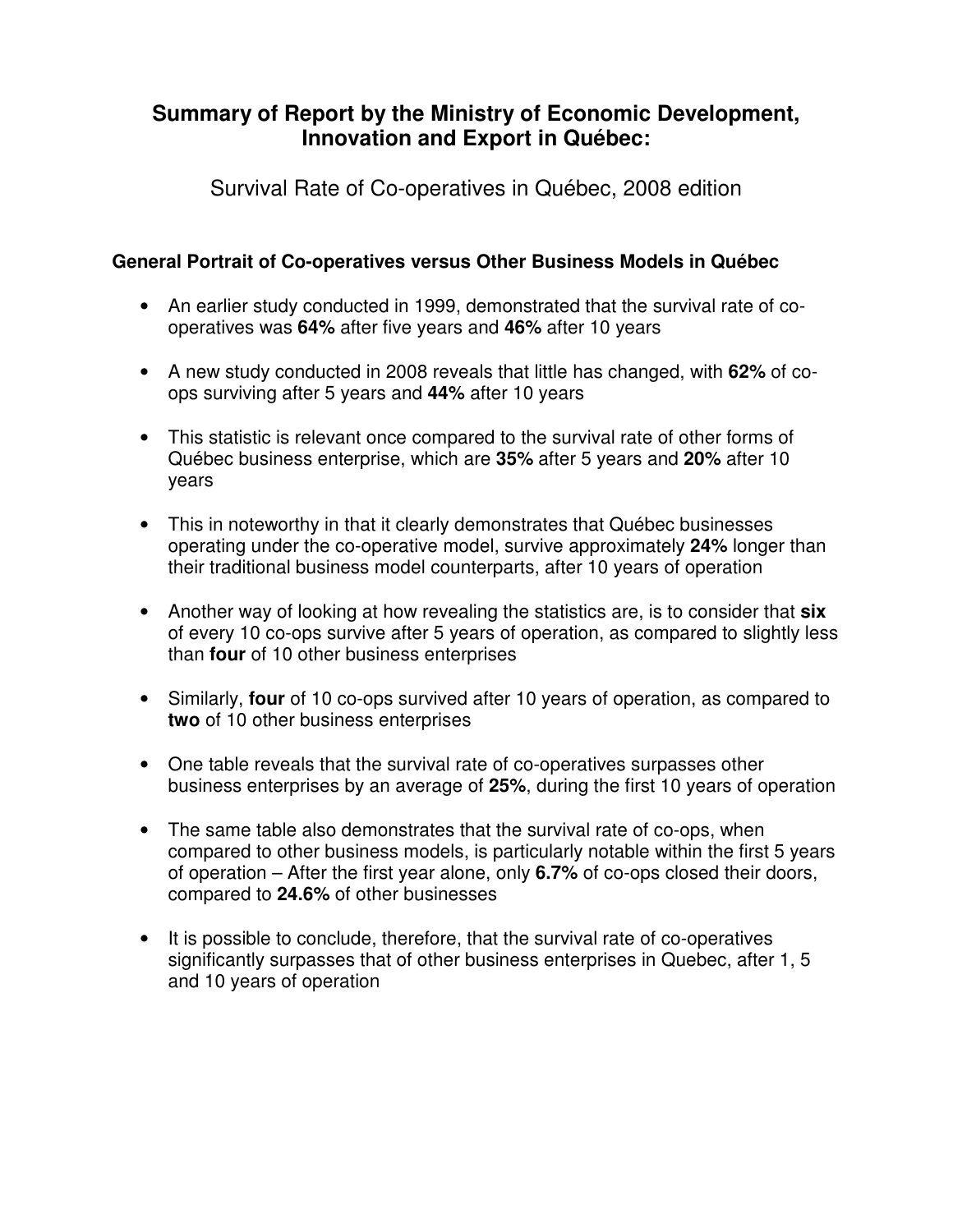## **7 Main Factors Contributing to the Higher Survival Rate of Co-operatives**

- Four factors indicate that the higher survival rate is specifically due to the inherent structure of the co-op model:
	- 1. The focus on member service as oppose to profit, which has an impact on business decisions
	- 2. The central role of the member, who is both investor and consumer in the co-op
	- 3. The democratic nature, the return of profits to members and the open governance structure of co-ops
	- 4. The presence of a group of promoters rooted within the communities
- Three factors also indicate a historical advantage, as well as the business environment of co-ops:
	- 1. Strong representation in economic sectors that fulfill basic human needs, including agriculture, forestry, residential services, funeral services and education
	- 2. The majority of co-ops operating in both regional and sectoral networks
	- 3. Support of primary and secondary organizations, which favours improved project management of start-ups and in the development and presence of financial and fiscal tools and resources, which are adapted to the co-op model

## **Sector Specific Survival Rate of Co-ops after 5 Years of Operation**

- Another table reveals that certain categories of co-operatives surpassed traditional business models after 5 years of operation, including: producer, consumer, solidarity, worker-shareholder and worker – In particular, producer and consumer co-ops have double the survival rate over other forms of business enterprise after 5 years of operation (i.e., **76.2%** and **75.6%** respectively, as compared to **35%**)
- Solidarity co-ops, which came into being after 1997, demonstrated a survival rate of **67.5%** after 5 years of operation, which is above average for all the cooperatives in the study, which stands at **62%**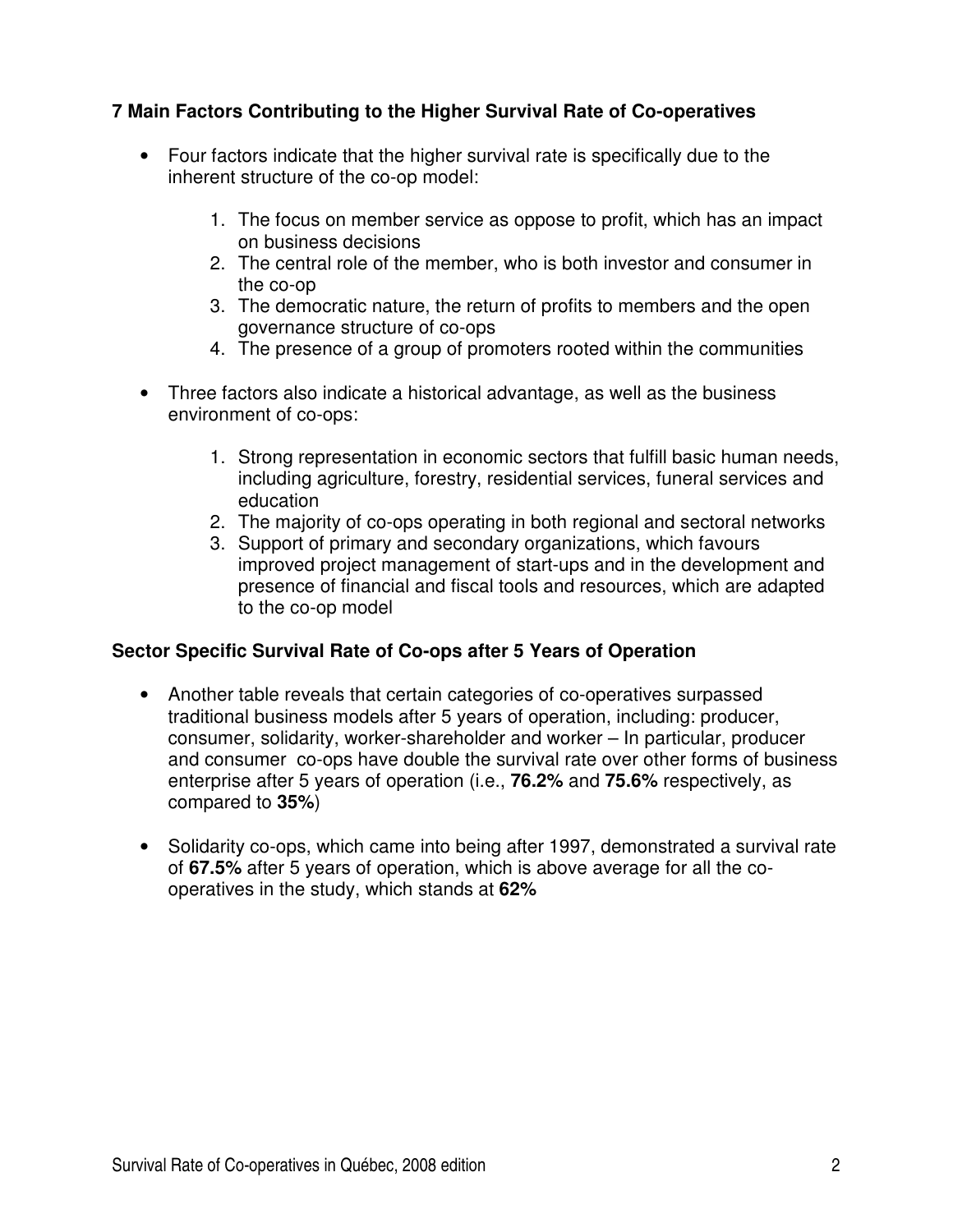## **Survival Rate of Co-ops after 10 Years of Operation**

- When comparing the 2008 study on the survival rate of co-ops after 10 years to a similar one conducted in 1999, both the producer and worker co-operatives survival rate increased (from **58% to 65%** for producer co-ops, and from **26% to 29%** for worker co-ops) – It is believed that this is largely the result of producer co-ops' use of agricultural materials, which have a higher survival rate in general, as well as the existence of forestry and paramedic worker co-ops
- When looking at those sectors that demonstrated a lower rate than in the previous study, including consumer and worker-shareholder co-ops, factors such a strong consumer sector, as well as the difficulties inherent in the manufacturing sector in general, are named a contributors to the slightly lower survival rates as compared to the 1999 study
- The same 2008 study also reveals that co-operatives largely surpassed other types of business enterprise in the 10-year survival rate period

#### **Survival Rate of Co-operatives Compared to their Non-Co-operative Counterparts, across 14 Key Economic Sectors**

- In eight of the 14 sectors studied, the survival rate of the co-operatives was more than double that of their other business counterparts (including the following sectors: housing, telecommunications, individual and social services, hotel/restaurant services, education, agriculture, forestry, transport, consulting, and tourism/leisure services)
- In several cases, the survival rate of the co-ops far surpassed that of other business enterprises, particularly in the following sectors: housing (**94.2** versus **22.4**); telecommunications (**87.5** versus **16.5**); hotel and restaurant services (**56.5** versus **13.5**); education (**55** versus **18.3**); agriculture (**51.9** versus **22**) and forestry (**50** versus **22**)
- The only areas where this was not the case, were in the construction, manufacturing and finance sectors
- Possible reasons offered for the lower rate of survival of co-ops operating in these three sectors include: (1) the existence of very big chains, which often make it very difficult for smaller co-ops to compete; (2) many of the manufacturing businesses in this study were also experiencing difficulties and were using the co-op model as a last recourse for survival - both agricultural and agri-food co-ops had strong survival rates in the sector, but most of these co-ops were in operation long before the period covered in this study; (3) the construction sector presents a challenge to the co-op model, as it is characterized by a many start-ups and closures, which generally restricts the development of construction co-ops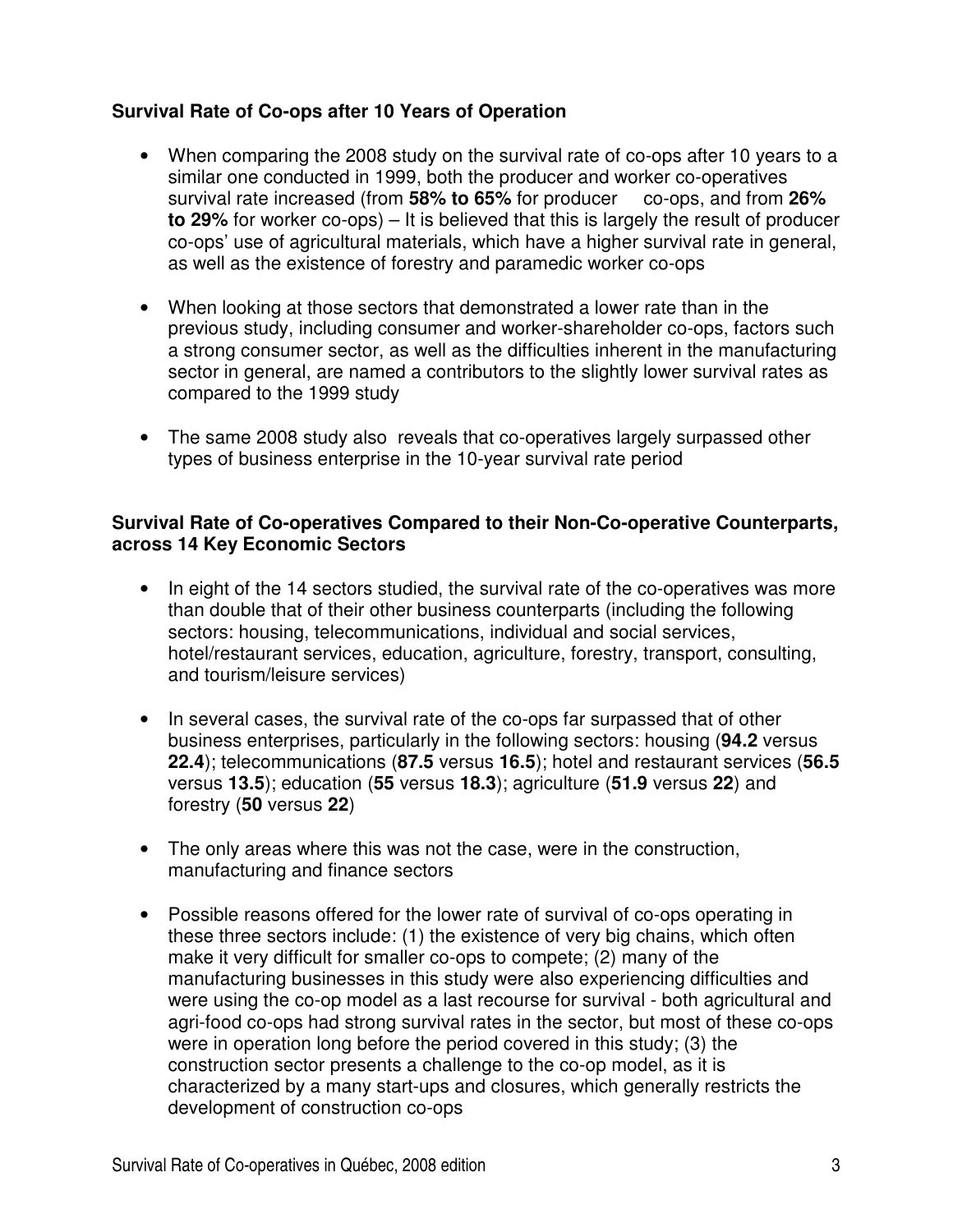# **Survival Rate of Co-ops from the 1st Year of Operation**

- As the table reveals, the survival rate of co-operatives after their first year of operation, adds a new dimension to the notion of "survival rate," by greatly contributing to the overall percentage of business enterprises that survive the first year of operations
- The same study also demonstrates that the survival rate of co-operatives nets on average, higher than other forms of business enterprise in the first ten years of operation - this is particularly evident in the first 5 years of operation
- It is important to keep in mind that co-operatives do not have the same dynamic and "bottom-line" mindset than other forms of business enterprise - they are created first and foremost to offer goods and services to their members, while making profits are secondary, however necessary, in order to assure their survival and continuous development
- The study notes that while co-operatives operate with a very different business structure from other business enterprises, they are still at risk of closure, decentralization and being bought out

#### **Starting Size does not Impact the Survival Rate of Co-operatives as much as that of Other Business Enterprises**

- One study indicates that whether a co-op has less than or more than 5 employees, the survival rate does not vary greatly after 3 and 5 years of operation
- Among the co-ops employing less than 5 employees from start-up, the survival rate dropped from **73.9%** after 3 years, to **62.4%** after 5 years, and finally to **52.4%** after 10 years (a total of **21.5%** in 7 years)
- Similarly, among the other business enterprises employing less than 5 employees from start-up, the survival rate dropped from **47.1%** after 3 years, to **33.7%** after 5 years, and finally to **18.4%** after 10 years (a total of **28.7%** in 7 years)
- Among the co-ops employing 5 or more individuals from start-up, the survival rate dropped from **74.3%** after 3 years, to **63%** after 5 years, and finally to **38.2%** after 10 years (a total of **36.1%** in 7 years)
- Similarly, among the other business enterprises employing 5 or more individuals from start-up, the survival rate dropped from **60.2%** after 3 years, to **50.6%** after 5 years, and finally to **33.8%** after 10 years (a total of **26.4%** in 7 years)
- The table demonstrates that while the survival rate of other types of business enterprise diminished less in those employing 5 or more individuals than those of